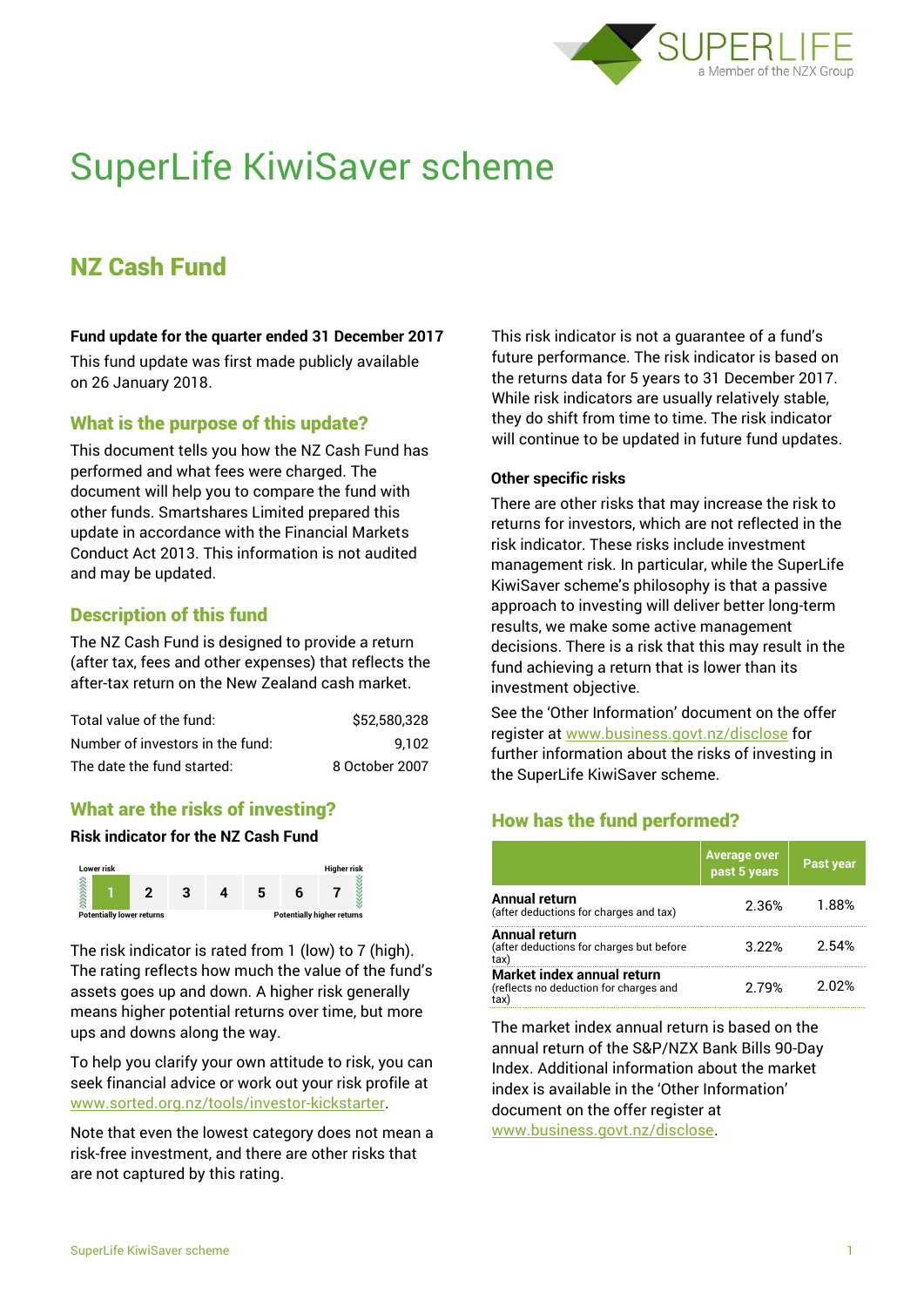

#### **Annual return graph**



This shows the return after fund charges and tax for each year ending 31 March since the fund started. The last bar shows the average annual return since the fund started, up to 31 December 2017.

**Important:** This does not tell you how the fund will perform in the future.

Returns in this update are after tax at the highest prescribed investor rate (PIR) of tax for an individual New Zealand resident. Your tax may be lower.

#### What fees are investors charged?

Investors in the NZ Cash Fund are charged fund charges. In the year to 31 March 2017 these were:

|                                                       | % per annum of fund's<br>net asset value |  |
|-------------------------------------------------------|------------------------------------------|--|
| <b>Total fund charges</b>                             | 0.55%                                    |  |
| Which are made up of:                                 |                                          |  |
| <b>Total management and</b><br>administration charges | 0.55%                                    |  |
| Including:                                            |                                          |  |
| Manager's basic fee                                   | 0.38%                                    |  |
| Other management and<br>administration charges        | በ 17%                                    |  |
| <b>Total performance-based fees</b>                   | 0.00%                                    |  |
| <b>Other charges</b>                                  | Dollar amount per investor               |  |
| <b>Administration fee</b>                             | 2<br>\$32 per annum                      |  |

Investors will not be charged individual action fees for specific actions or decisions. See the Product Disclosure Statement for the SuperLife KiwiSaver scheme for more information about the fees investors are charged.

Small differences in fees and charges can have a big impact on your investment over the long term.

# Example of how this applies to an investor

Jess had \$10,000 in the fund and did not make any further contributions. At the end of the year, Jess received a return after fund charges were deducted of \$188 (that is 1.88% of her initial \$10,000). Jess paid other charges of \$30. This gives Jess a total return after tax of \$158 for the year.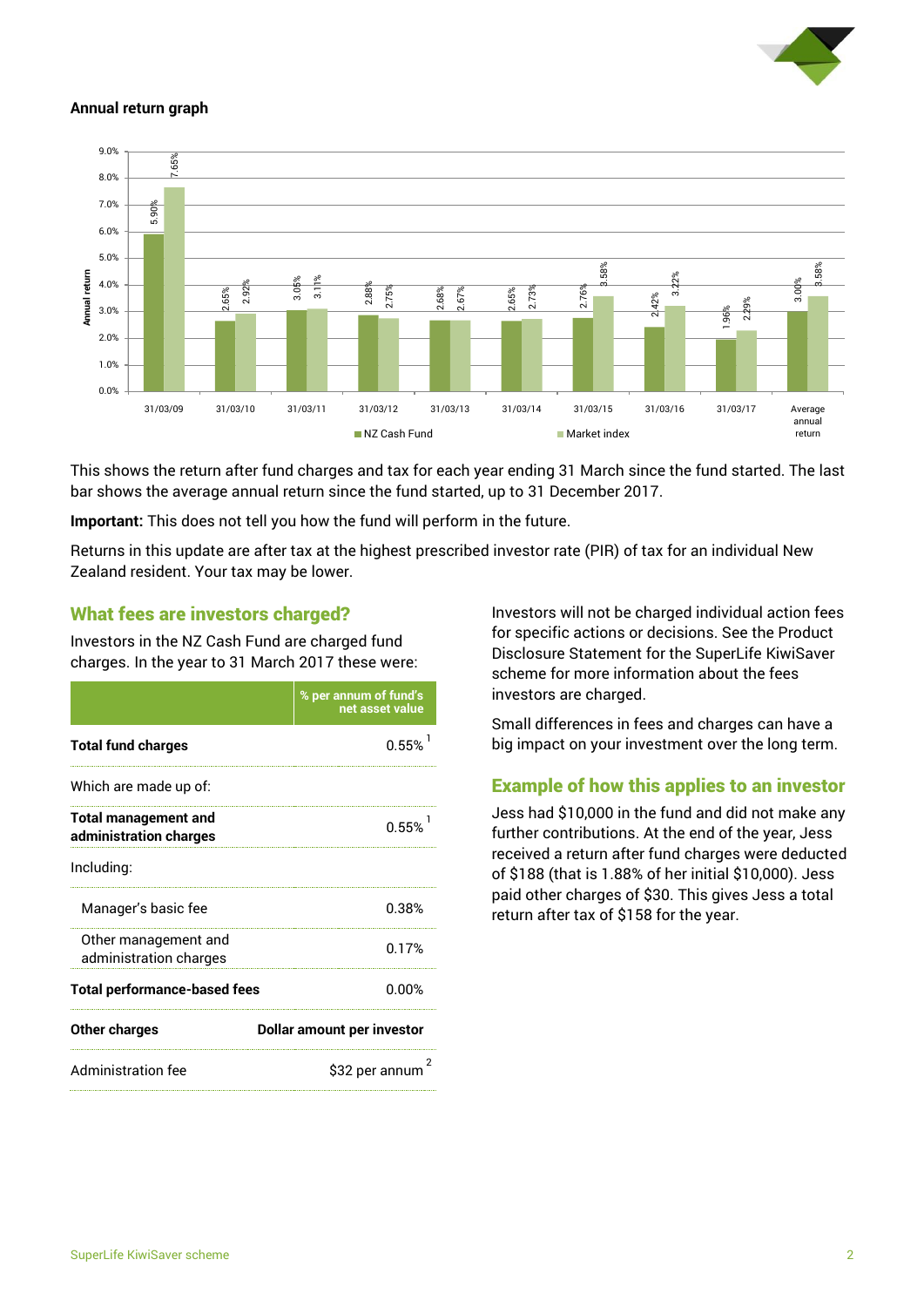

# What does the fund invest in?

#### **Actual investment mix**

This shows the types of assets that the fund invests in.



#### **Target investment mix**

This shows the mix of assets that the fund generally intends to invest in.

| <b>Asset Category</b>        | <b>Target asset mix</b> |
|------------------------------|-------------------------|
| Cash and cash equivalents    | 100.00%                 |
| New Zealand fixed interest   |                         |
| International fixed interest |                         |
| Australasian equities        |                         |
| International equities       |                         |
| Listed property              |                         |
| Unlisted property            |                         |
| Commodities                  |                         |
| Other                        |                         |
|                              |                         |

#### **Top ten investments**

| <b>Name</b>                                                 | % of fund's net<br>asset value | <b>Type</b>                  | <b>Country</b> | <b>Credit rating</b><br>(if applicable) |
|-------------------------------------------------------------|--------------------------------|------------------------------|----------------|-----------------------------------------|
| Nikko AM Wholesale NZ Cash Fund                             | 29.19%                         | Cash and cash<br>equivalents | New Zealand    |                                         |
| <b>ASB Current Account</b>                                  | 6.06%                          | Cash and cash<br>equivalents | New Zealand    | AA-                                     |
| SBS Bank 02/08/18 3.80% TD                                  | 4.99%                          | Cash and cash<br>equivalents | New Zealand    |                                         |
| ASB Bank Ltd 08/03/19 FRN                                   | 4.65%                          | Cash and cash<br>equivalents | New Zealand    | $AA-$                                   |
| Kiwibank Ltd 13/05/19 FRN                                   | 4.15%                          | Cash and cash<br>equivalents | New Zealand    | A+                                      |
| Meridian Energy Ltd 29/10/19 FRN                            | 3.15%                          | Cash and cash<br>equivalents | New Zealand    | BBB+                                    |
| ANZ Bank New Zealand Ltd 22/03/19 FRN                       | 2.87%                          | Cash and cash<br>equivalents | New Zealand    | $AA-$                                   |
| Inland Revenue Deposit 15/01/18 RCD                         | 2.70%                          | Cash and cash<br>equivalents | New Zealand    |                                         |
| China Construction Bank 23/02/18 3.40%<br>TD                | 2.11%                          | Cash and cash<br>equivalents | New Zealand    |                                         |
| <b>Westpac Banking Corp Wellington</b><br>20/06/18 3.13% TD | 2.09%                          | Cash and cash<br>equivalents | New Zealand    |                                         |

The top 10 investments make up 61.96% of the fund's net asset value.